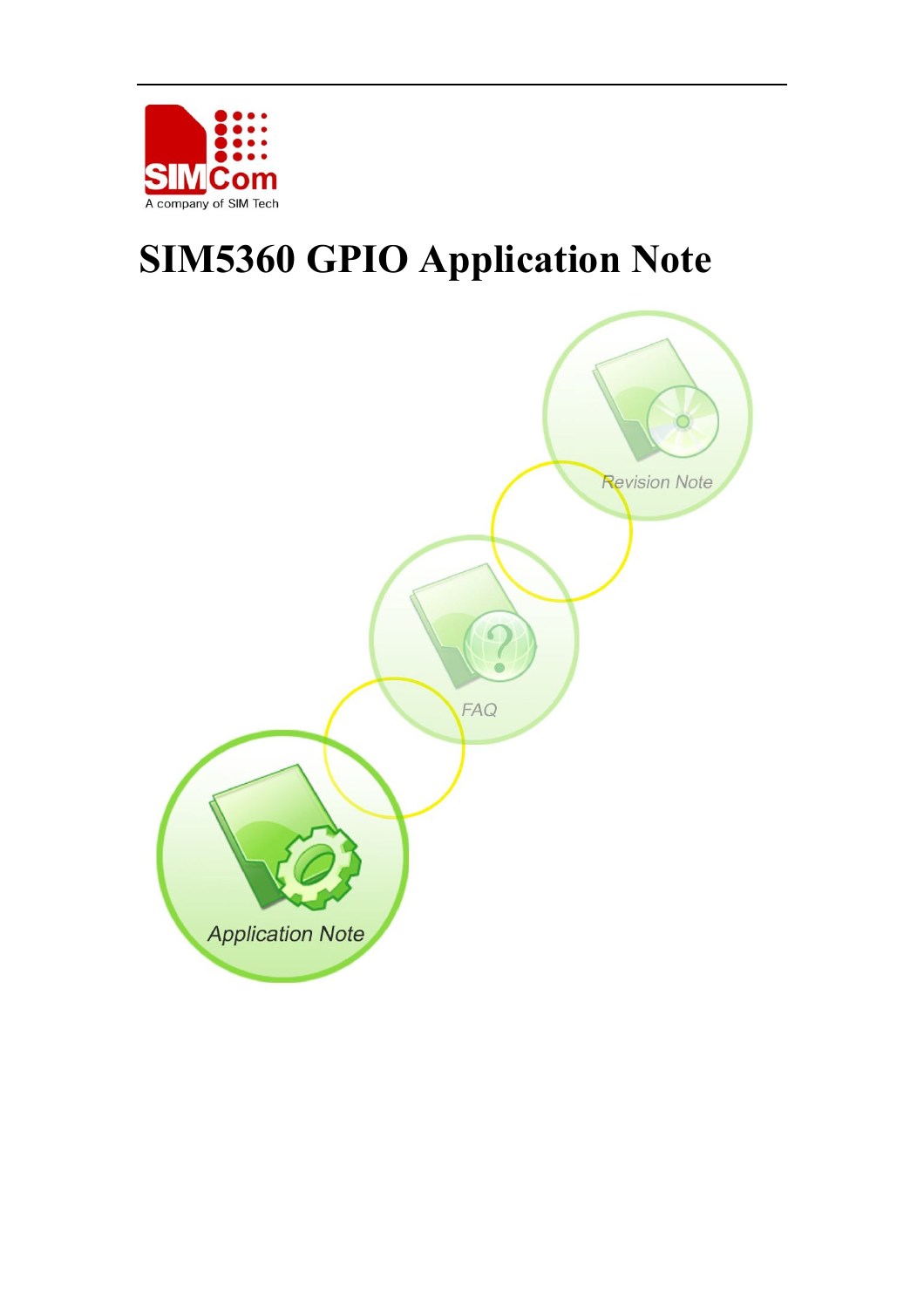

| <b>Document Title:</b>      | SIM5360 GPIO Application Note       |
|-----------------------------|-------------------------------------|
| <b>Version:</b>             | 0.03                                |
| Date:                       | 2014-02-12                          |
| <b>Status:</b>              | Release                             |
| <b>Document Control ID:</b> | SIM5360 GPIO Application Note V0.03 |

#### **General Notes**

SIMCom offers this information as a service to its customers, to support application and engineering efforts that use the products designed by SIMCom. The information provided is based upon requirements specifically provided to SIMCom by the customers. SIMCom has not undertaken any independent search for additional relevant information, including any information that may be in the customer's possession. Furthermore, system validation of this product designed by SIMCom within a larger electronic system remains the responsibility of the customer or the customer's system integrator. All specifications supplied herein are subject to change.

#### **Copyright**

This document contains proprietary technical information which is the property of SIMCom Limited., copying of this document and giving it to others and the using or communication of the contents thereof, are forbidden without express authority. Offenders are liable to the payment of damages. All rights reserved in the event of grant of a patent or the registration of a utility model or design. All specification supplied herein are subject to change without notice at any time.

*Copyright © Shanghai SIMCom Wireless Solutions Ltd. 2014*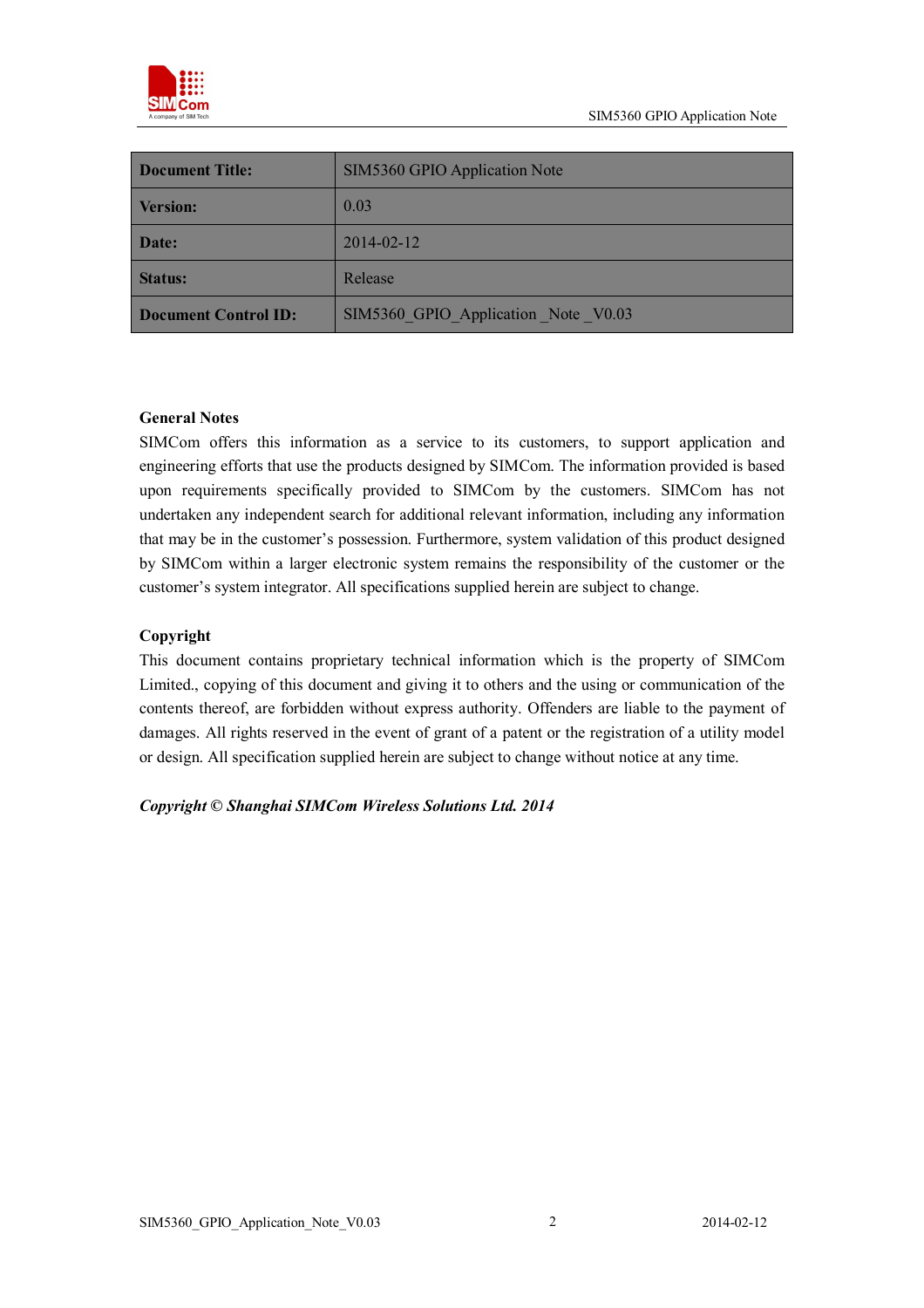

# **Contents**

| A |  |  |
|---|--|--|
| B |  |  |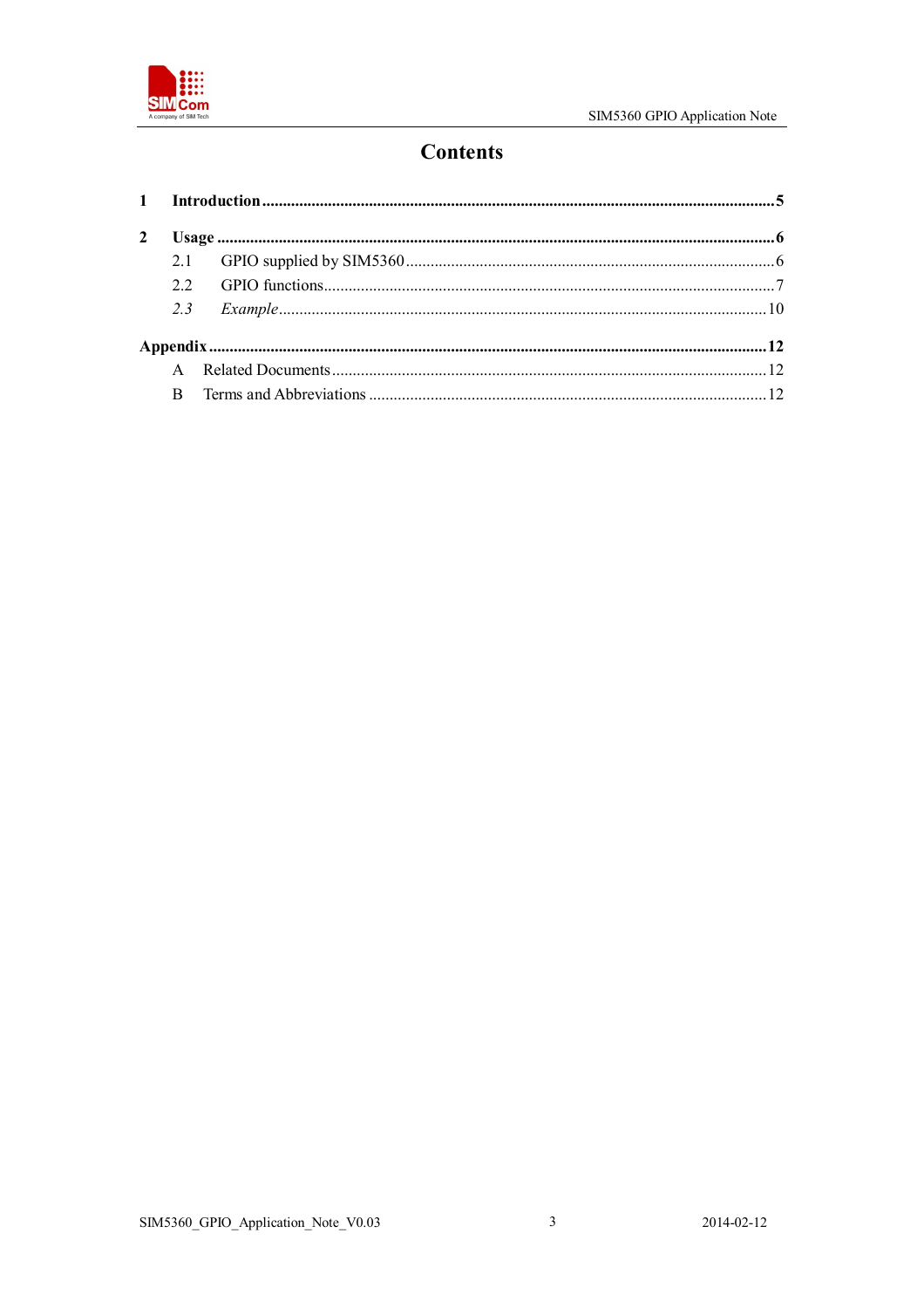

# **Version History**

| Date                   | <b>Version</b>    | Description of change                      | Author |
|------------------------|-------------------|--------------------------------------------|--------|
| $2014 - 02 - 12$ V0.01 |                   | New version                                |        |
| 2014-02-13 V0.02       |                   | Modify the description for GPIO            |        |
| 2014-04-25             | V <sub>0.03</sub> | Modify the description for SPI UART switch |        |

# **Scope**

This document describes how to use GPIO supplied by SIMCOM SIM5360 modules. This document can be used for SIMCom SIM5360 modules.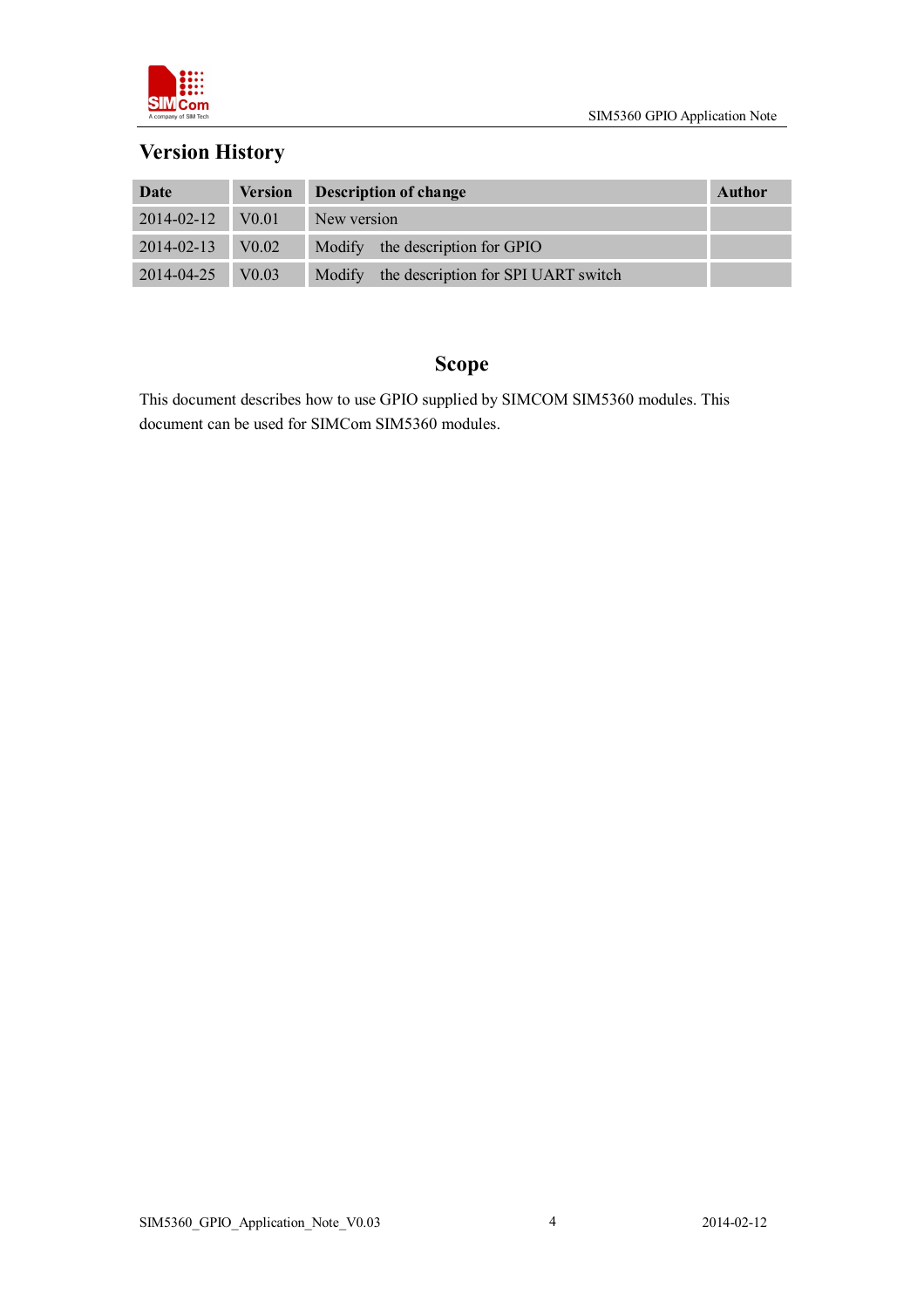

### **1 Introduction**

This document will depict the usage of GPIO functions supplied by SIMCom SIM5360 module. User can get useful information about the SIMCom SIM5360 Module's GPIO function quickly through this document.

Each GPIO can be used as:

- 1. General Purpose Input/Output pin.
- 2. Interrupt pin
- 3. Special function pin.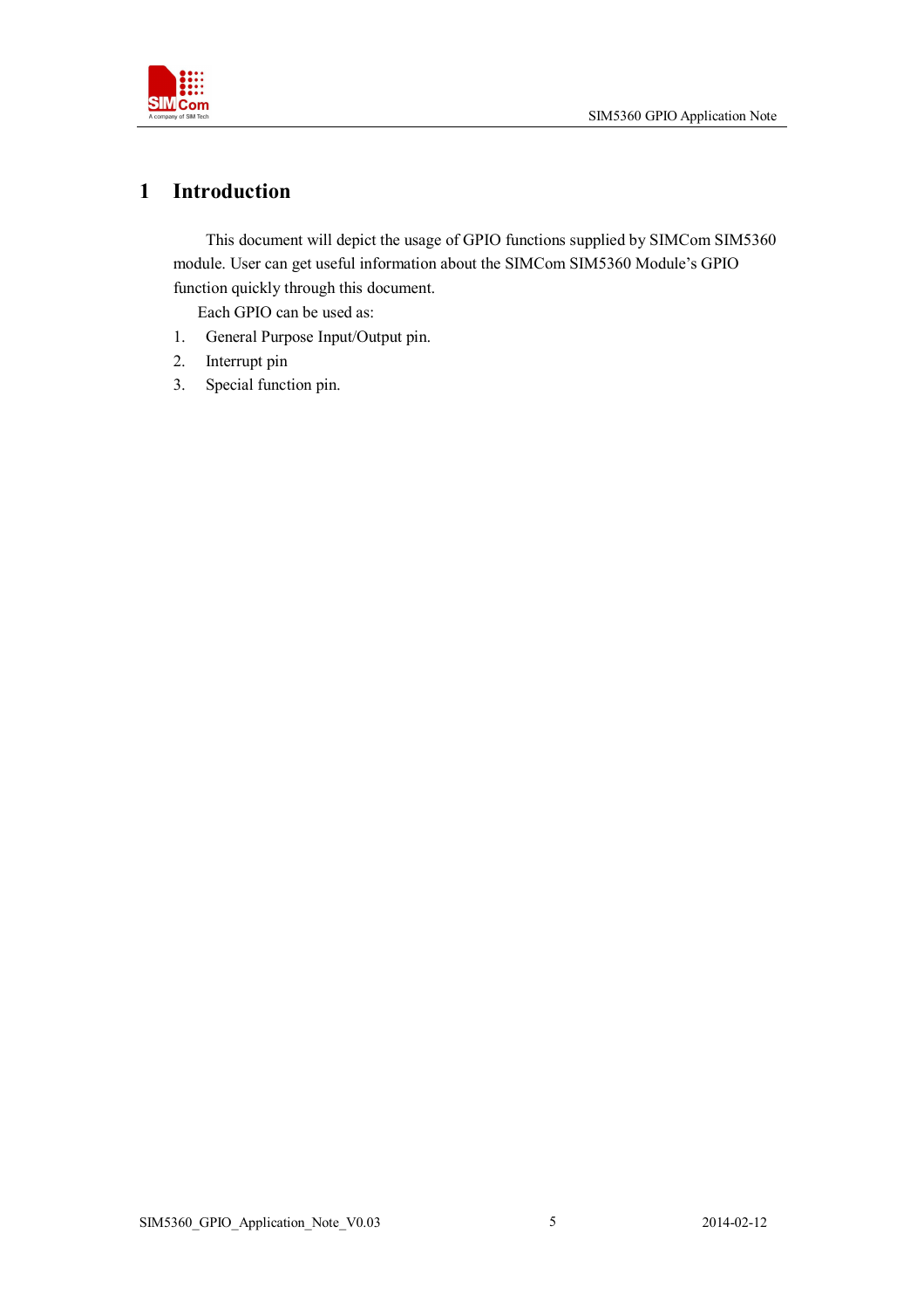

# **2 Usage**

### **2.1 GPIO supplied by SIM5360**

Currently the following pins can be used as GPIO on SIM5360:

| Name               | <b>Index</b>     | <b>Alternate Function</b> | <b>Default</b>        |
|--------------------|------------------|---------------------------|-----------------------|
| PCM DIN            | $\boldsymbol{0}$ | GPIO/ISR/PCM              | interrupt [LEVEL/LOW] |
| <b>STATUS LED</b>  | $\mathbf{1}$     | GPIO/ISR/Status led       | Status led            |
| PCM_SYNC           | $\overline{2}$   | GPIO/ISR/PCM              | <b>GPIO</b> [IN]      |
| PCM CLK            | $\overline{3}$   | GPIO/ISR/PCM              | <b>GPIO [OUT/LOW]</b> |
| RF SWITCH          | $\overline{4}$   | GPIO/ISR/RF switch        | RF Switch             |
| PCM OUT            | 5                | GPIO/ISR/PCM              | <b>GPIO [OUT/LOW]</b> |
| KEYPAD 4           | 6                | GPIO/ISR/KEYPAD           | <b>KEYPAD</b>         |
| KEYPAD 3           | $\tau$           | <b>GPIO/ISR/ KEYPAD</b>   | <b>KEYPAD</b>         |
| KEYPAD 2           | 8                | <b>GPIO/ISR/ KEYPAD</b>   | <b>KEYPAD</b>         |
| KEYPAD 1           | 9                | <b>GPIO/ISR/ KEYPAD</b>   | <b>KEYPAD</b>         |
| KEYPAD 0           | 10               | <b>GPIO/ISR/ KEYPAD</b>   | <b>KEYPAD</b>         |
| KEYSENSE4 N        | 11               | <b>GPIO/ISR/ KEYPAD</b>   | <b>KEYPAD</b>         |
| KEYSENSE3 N        | 12               | <b>GPIO/ISR/ KEYPAD</b>   | <b>KEYPAD</b>         |
| KEYSENSE2 N        | 13               | <b>GPIO/ISR/ KEYPAD</b>   | <b>KEYPAD</b>         |
| KEYSENSE1 N        | 14               | <b>GPIO/ISR/ KEYPAD</b>   | <b>KEYPAD</b>         |
| <b>KEYSENSE0 N</b> | 15               | <b>GPIO/ISR/ KEYPAD</b>   | <b>KEYPAD</b>         |
| <b>UART CTS</b>    | 33               | GPIO/ISR/CTS              | GPIO(OUTPUT/LOW)      |
| <b>UART RFR</b>    | 34               | GPIO/ISR/RFR              | GPIO(OUTPUT/LOW)      |
| <b>UART DTR</b>    | 35               | GPIO/ISR/DTR/WAKEUP       | GPIO(OUTPUT/LOW)      |
|                    |                  | <b>ME/DTR SLEEP</b>       |                       |
| <b>UART DCD</b>    | 36               | GPIO/ISR/DCD              | <b>UART DCD</b>       |
| <b>UART RI</b>     | 37               | GPIO/ISR/RI/WAKEUP HO     | <b>WAKEUP HOST</b>    |
|                    |                  | ST/RI 2G_MODE             |                       |
| SIM5360 GPIO40     | 40               | GPIO/ISR/MODULE POW       | MODULE POWER ST       |
|                    |                  | ER STATUS                 | <b>ATUS</b>           |
| SIM5360 GPIO41     | 41               | GPIO/ISR/WAKEUP HOST      | WAKEUP HOST           |
| SIM5360 GPIO42     | 42               | GPIO/ISR                  | GPIO(OUTPUT/LOW)      |
| SIM5360 GPIO43     | 43               | GPIO/ISR/WAKEUP ME        | GPIO(OUTPUT/HIGH)     |
| SIM5360 GPIO44     | 44               | GPIO/ISR                  | GPIO(OUTPUT/LOW)      |
| I2C SCL            | 50               | GPIO/I2C SCL              | I2C SCL               |
| I2C SDA            | 51               | GPIO/I2C SDA              | I2C SDA               |
| SPI_CS             | 60               | GPIO/SPI CS               | SPI CS                |
| <b>SPI CLK</b>     | 61               | <b>GPIO/SPI CLK</b>       | SPI CLK               |
| SPI MISO           | 62               | GPIO/SPI MISO             | SPI MISO              |
| SPI MOSI           | 63               | GPIO/SPI MOSI             | SPI MOSI              |

Table 1 GPIO supplied by SIM5360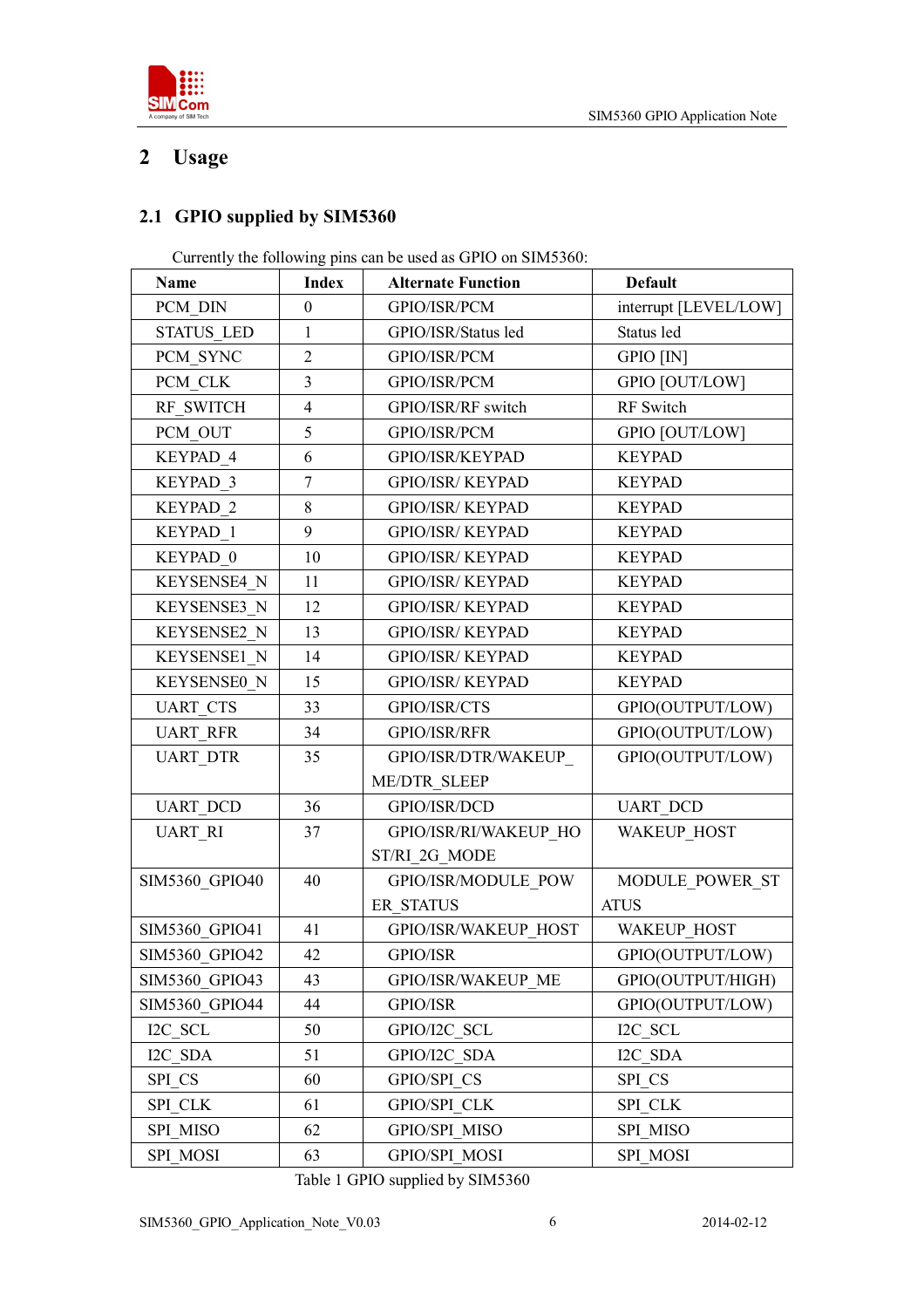

#### **2.2 GPIO functions**

| <b>Function Name</b> | <b>Index</b>   | <b>Comment</b>                             |
|----------------------|----------------|--------------------------------------------|
| FUNC STATUS LED      | 1              | Only STATUS_LED pin can use such function  |
| FUNC_WAKEUP_ME       | $\overline{2}$ | Only UART1_DTR pin can use such function   |
| FUNC_WAKEUP_HOST     | 3              | Only UART1 RI pin can use such function    |
| FUNC PCM             | 4              | PCM_DIN, PCM_SYNC, PCM_CLK, PCM_OUT        |
|                      |                | pins can use such function                 |
| FUNC_UART            | 5              | UART_XXX pins can use such function        |
| FUNC KEYPAD          | 7              | KEY_XXX pins can use such function         |
| FUNC RF_CONTROL      | 9              | Only RF_SWITCH pin can use such function   |
| FUNC UART DCD        | 10             | Only UART_DCD pin can use such function    |
| FUNC FLOW CTL        | 11             | UART1_CTS, UART1_RFR can use such function |
| FUNC WAKEUP ME by    | 12             | wake up module by GPIO43                   |
| GPIO43               |                |                                            |
| FUNC_WAKEUP_HOST by  | 13             | wake up host by GPIO41                     |
| GPIO41               |                |                                            |
| FUNC_POWER_UP_STATUS | 14             | show power status of the module by GPIO40  |
| FUNC_UART_SLEEP      | 18             | Refer                                      |
|                      |                | "SIM5360 Sleep Mode Application Note V0.01 |
|                      |                | .DOC"                                      |
| FUNC SPI             | 19             | <b>SPI Bus Function</b>                    |
| FUNC I2C             | 20             | I2C Bus Function                           |
| FUNC UART2           | 21             | <b>Second UART Function</b>                |

Currently the following Functions can be used by special GPIO on SIM5360 module:

Table 2 Functions supplied by SIMCom SIM5360 module

*Note:* 

*1) Since each function has its own pin so user can't set another pin to this function.*

*2) Once a function is enabled user must disable such function first if user wants to use the special pin as GPIO.*

#### 1) FUNC\_STATUS\_LED

 This function is used to control the Network Status LED; and only STATUS\_LED pin can use such function, the led status is like this:

| <b>LED</b> Status   | <b>Module Status</b>           |
|---------------------|--------------------------------|
| Always On           | Searching Network/Call Connect |
| 200ms ON, 200ms OFF | Data Transmit                  |
| 800ms ON, 800ms OFF | Registered network             |
| $\Omega$            | Power off / Sleep              |

#### Example1:

AT+CGFUNC=1, 1 //enable this function.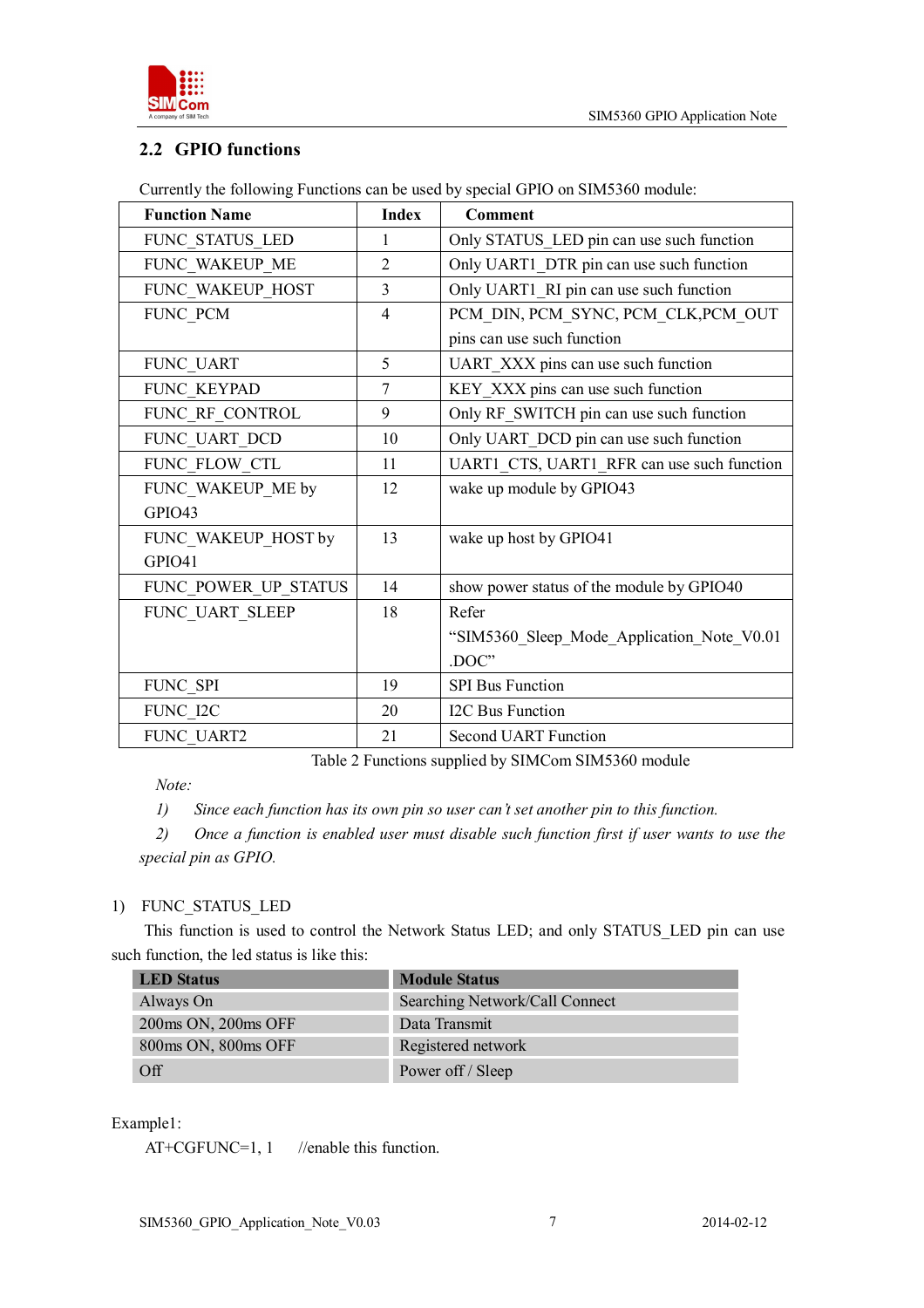



Example2:

| $AT+CGFUNC=1,0$ | //disable this function.                     |
|-----------------|----------------------------------------------|
| $AT+CGDRT=1, 1$ | //configure STATUS LED pin as an output GPIO |

Please refer to the Hardware Design guide for more detail.

2) FUNC\_WAKEUP\_ME

This function is used to wakeup SIM5360 module by host; and only UART1\_DTR pin can use such function, this pin acts as an interrupt source in this mode, and user can configure the trigger condition(high/low, level/edge).

Example1:

AT+CDTRISRMD=0, 1 //set high level trigger condition  $AT+CGFUNC=2, 1$  //enable the WAKEUP ME mode

Example2:

 $AT+CGFUNC=2, 0$  //disable this function. AT+CGDRT=35, 1 //configure STATUS LED pin as an output GPIO

*Note:*

*1. Host needs to supply this signal for about 12ms and then reset it, if not reset, SIM5360 module will trigger the interrupt all the time, and crashed finally.*

*2. This function is just to be compatible with old version. We recommend to use function FUNC\_UART\_SLEEP instead.*

#### 3) FUNC\_WAKEUP\_HOST

This function is used to wakeup host by SIM5360 module; and only UART1\_RI pin can use such function, In this function, this pin will be pulled down when some given conditions (incoming call, SMS, URC) are satisfied.

Example:

AT+CGFUNC=3, 1 //enable the WAKEUP HOST mode

*NOTE:* 

*1. User must use +CFGRI to enable the RI indicating function for URC condition, otherwise RI pin has no change even if URC reported.*

*2. User needs to use +CRIRS to reset the RI pin to high after host device has been waken up, or the RI pin will stay low.*

4) FUNC\_PCM

This function is used to enable PCM hardware interface; PCM\_DIN, PCM\_SYNC, PCM\_CLK, PCM OUT pins together use such function. In this function, user can connect a codec to this hardware interface.

Example:

AT+CGFUNC=4, 1 //enable hardware PCM interface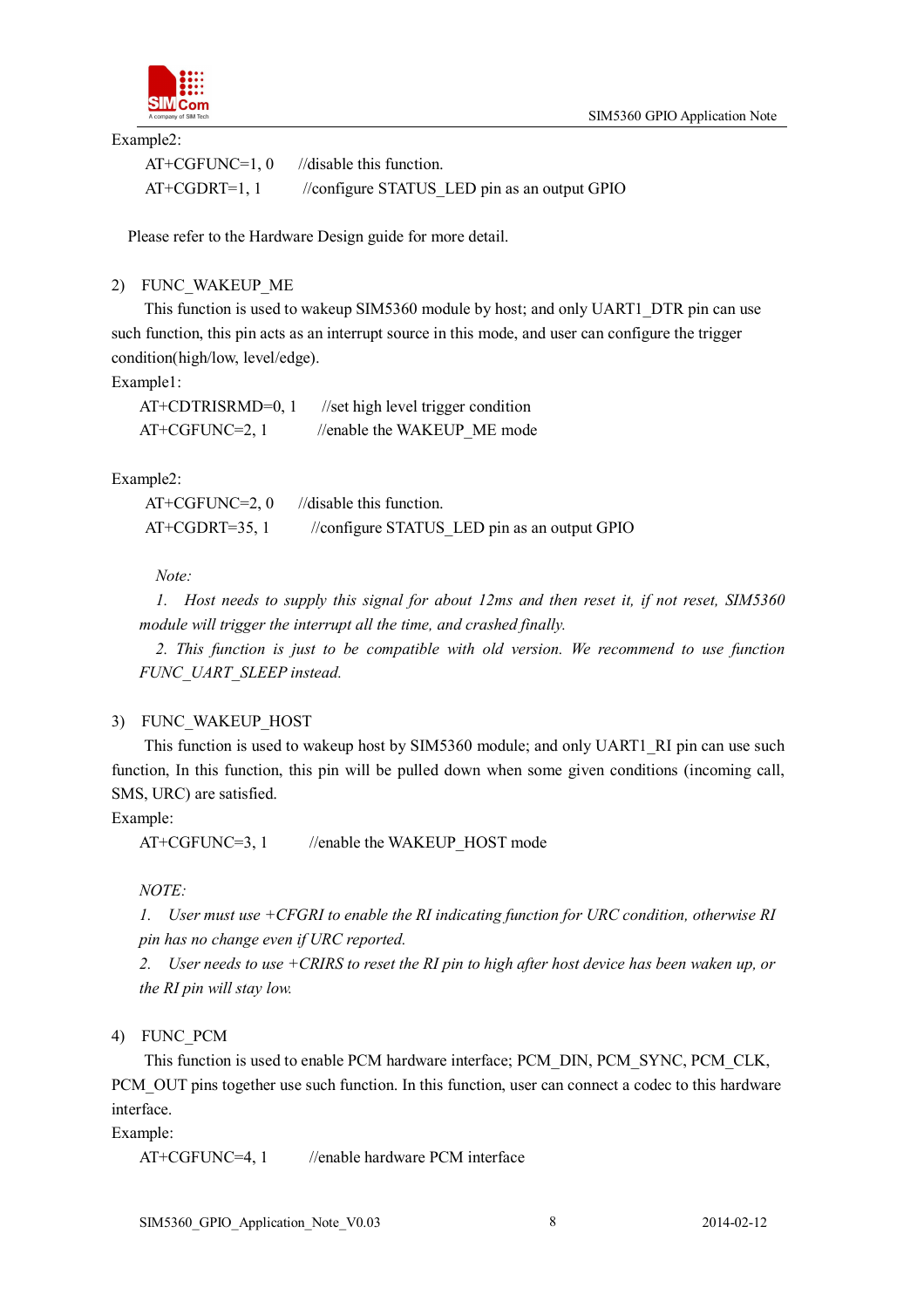

5) FUNC\_UART Reserved

#### 6) FUNC\_KEYPAD

This function is used to enable keypad hardware interface; KEY \_XXX pins together use such function.

Example:

AT+CGFUNC=7, 1 //enable hardware camera interface

#### 7) FUNC\_RF\_CONTROL

This function is used to control SIM5360 module to enter into or exit from the Flight mode; only RF\_SWITCH pin can use such function.

| Low Level  | Flight Mode: RF is closed.  |
|------------|-----------------------------|
| High Level | Normal Mode: RF is working. |

Example:

AT+CGFUNC=9, 1 //enable this function

8) FUNC\_UART\_DCD

This function is used to enable the DCD pin as a standard UART DCD function; Only

UART DCD pin can use such function.

Example:

 $AT+CGFUNC=10, 1$  //enable this function

9) FUNC\_FLOW\_CTL

This function is used to enable the standard UART hardware flow control mode; UART1\_CTS, UART1\_RFR together use such function.

Example:

 $AT+CGFUNC=11, 1$  //enable this function

#### 10) FUNC\_WAKEUP\_ME by GPIO43

This function is the same as FUNC\_WAKEUP\_ME but just use GPIO43 instead of DTR;

Example:

 $AT+CGFUNC=12, 1$  //enable this function

*NOTE: This function is just to be compatible with old version. We recommend to use function FUNC\_UART\_SLEEP instead.*

#### 11) FUNC\_WAKEUP\_HOST by GPIO41

This function is the same as FUNC\_WAKEUP\_HOST but just use GPIO41 instead of RI; Example:

AT+CGFUNC=13, 1 //enable this function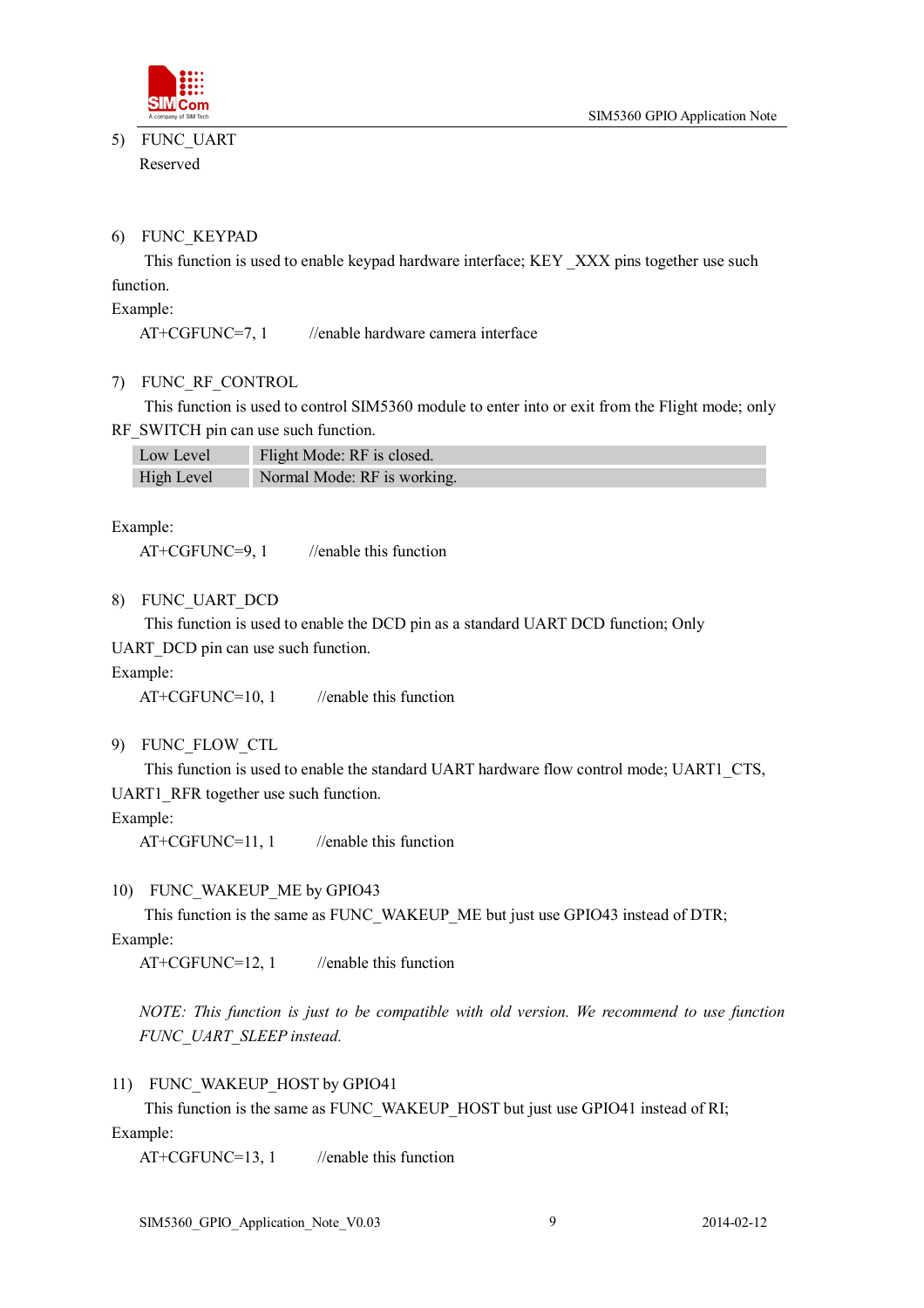

12) FUNC\_POWER\_UP\_STATUS

This function is used to notify host if SIM5360 module is powered up successfully, only GPIO40 can use such function. This pin will stay high if SIM5360 module is start-up successfully.

Example:

 $AT+CGFUNC=14, 1$  //enable this function

#### 13) FUNC\_UART\_SLEEP

This function is used to indicate SIM5360 module to sleep/wakeup the UART interface, only UART\_DTR pin can use such function, Please refer to SIMCom\_3G\_Sleep\_Mode\_Application\_Note for more detail.

Example:

 $AT+CGFUNC=18, 1$  //enable this function

14) FUNC\_SPI

This function is used to enable SPI hardware interface; SPI\_CS, SPI\_CLK, SPI\_MISO,

SPI\_MOSI pins together use such function. In this function, user can connect a SPI interface device to this hardware interface.

Example:

AT+CGFUNC=19, 1 //enable hardware SPI interface

15) FUNC\_I2C

This function is used to enable I2C hardware interface; I2C\_SCL, I2C\_SDA pins together use such function. In this function, user can connect a I2C interface device to this hardware interface. Example:

AT+CGFUNC=20, 1 //enable hardware I2C interface

#### 16) FUNC\_UART2

This function is used to enable Second UART, because Second UART pins and SPI pins is multiplexed, so

AT+CGFUNC=21, 1 // enable Second UART, SPI will be disable, AT+CGFUNC=19 is 0  $AT+CGFUNC=21, 0$  // disable Second UART, it will be enable SPI function, AT+CGFUNC=19 change to 1

#### *2.3 Example*

Example1: If one needn't status led function, then one can use STATUS LED pin as GPIO or interrupt source. Now we use this pin as an output GPIO:

| 1) $AT+CGFUNC=1, 0$ | //close such function, only disable the function can this pin be used |
|---------------------|-----------------------------------------------------------------------|
|                     | As GPIO                                                               |
| 2) $AT+CGDRT=1, 1$  | $\frac{1}{\sqrt{2}}$ //set this pin to output                         |

3) AT+CGSETV=1, 1  $\frac{1}{\sqrt{1 + \text{C}}}{1}$  //set this pin to high value

Example2: If one wants to use PCM DIN as an interrupt pin:

1)  $AT+CGFUNC=4, 0$  //disable PCM interface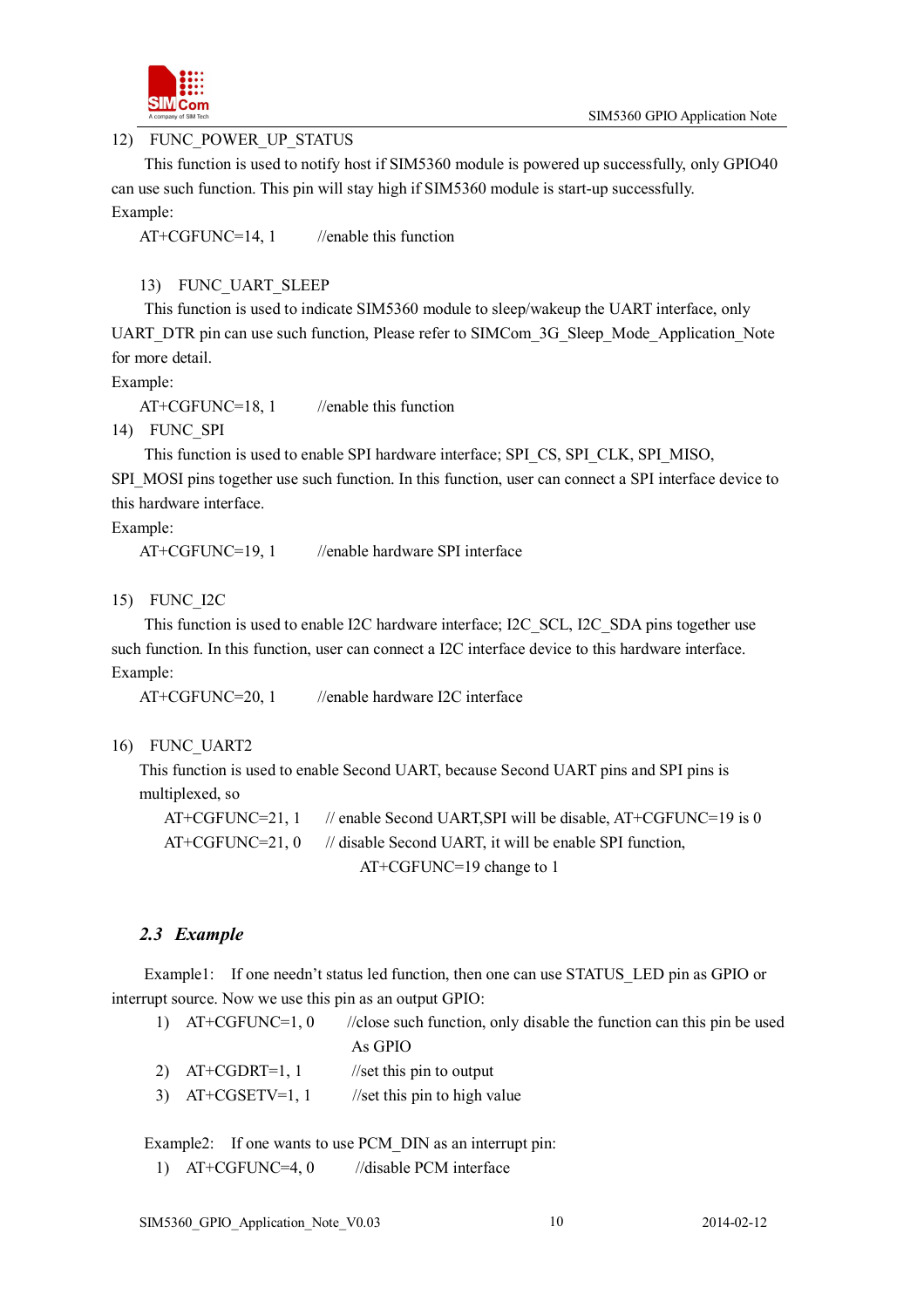

SIM5360 GPIO Application Note

3) AT+CGISR=0, 0, 1 //set interrupt trigger condition and start this interruption.

When the interruption happened, the following URC will be sent to host. And also LUA task will be notified.

# GPIO[0] Interrupt Alarm!value:0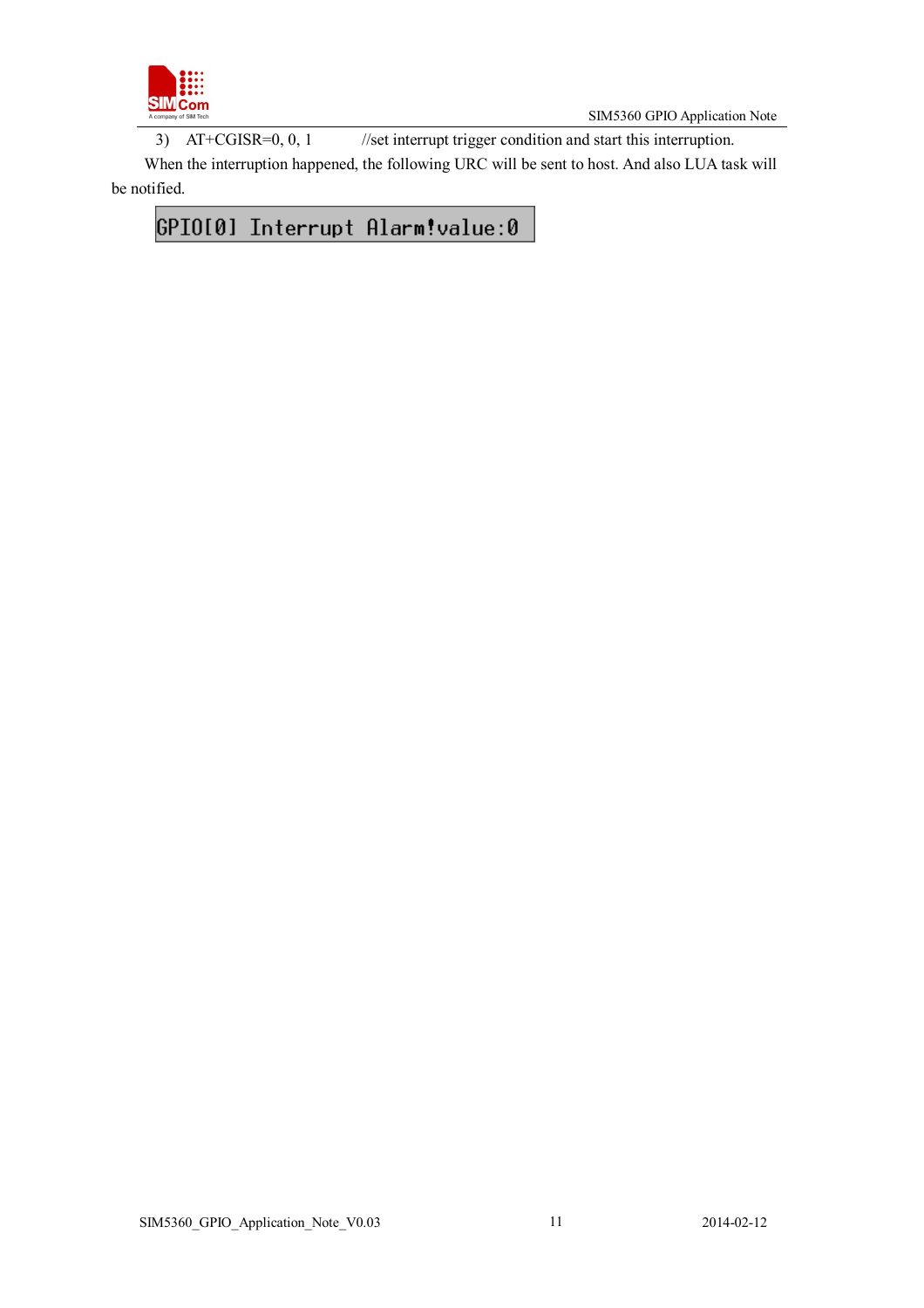

# **Appendix**

### **A Related Documents**

| <b>SN</b> | Document name | D<br>Remark |
|-----------|---------------|-------------|
|           |               |             |

### **B Terms and Abbreviations**

| <b>Abbreviation Description</b> |  |
|---------------------------------|--|
|                                 |  |